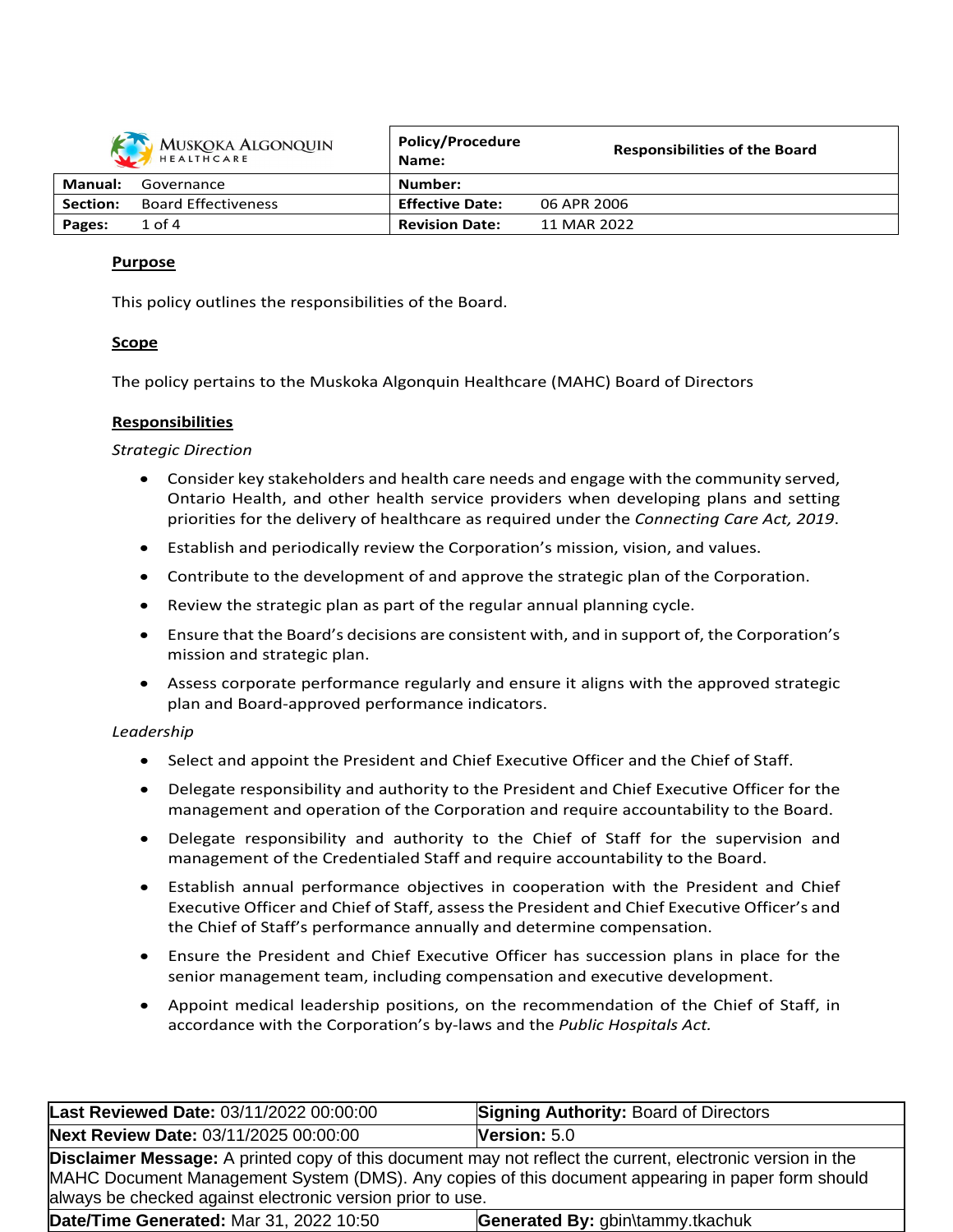

| MUSKOKA ALGONQUIN<br>HEALTHCARE |                            | POIICV/Procedure<br>Name: | <b>Responsibilities of the Board</b> |
|---------------------------------|----------------------------|---------------------------|--------------------------------------|
| Manual:                         | Governance                 | Number:                   |                                      |
| Section:                        | <b>Board Effectiveness</b> | <b>Effective Date:</b>    | 06 APR 2006                          |
| Pages:                          | $2$ of $4$                 | <b>Revision Date:</b>     | 11 MAR 2022                          |

**Policy/Procedure**

 Establish and monitor implementation of policies to provide the framework for the management and operation of the Corporation, including a safe and healthy workplace for employees in accordance with applicable law.

## *Program Quality and Effectiveness*

- Annually review and approve the Chief of Staff's human resources plan for the Credentialed Staff.
- Annually review the credentialing process for the Credentialed Staff.
- Approve appointments, reappointments, and privileges for the Credentialed Staff based on the human resources plan and review of recommendations by the Medical Advisory Committee.
- Provide oversight of the Credentialed Staff through the Chief of Staff and the Medical Advisory Committee and if necessary or advisable, effect the restriction, suspension, or revocation of privileges of any Credentialed Staff member as provided under the *Public Hospitals Act*, following consideration of the Medical Advisory Committee's recommendation.
- Review and approve a process and schedule for monitoring Board-approved performance metrics related to quality of care, patient safety, and organizational risk.
- Ensure that policies are in place to provide a framework for addressing ethical issues arising from clinical care, education, and research.
- Receive timely reports from the President and Chief Executive Officer and Chief of Staff on plans to address variances from performance standards, and oversee implementation of the remediation plans.

# *Financial and Organizational Viability*

- Review and approve the Hospital Annual Planning Submission including the capital and operating plans.
- Approve the Hospital Services Accountability Agreement and monitor financial performance against the budget and performance indicators
- Hold the President and Chief Executive Officer accountable to develop multi-year financial plans, optimize the use of resources, and operate within the Hospital Services Accountability Agreement.
- Consider revenue diversification opportunities identified by management, and monitor compliance of same.
- Review financial and organizational risks and risk mitigation plans regularly.

| Last Reviewed Date: 03/11/2022 00:00:00                                                                                                                                                                                                                                              | <b>Signing Authority: Board of Directors</b> |  |
|--------------------------------------------------------------------------------------------------------------------------------------------------------------------------------------------------------------------------------------------------------------------------------------|----------------------------------------------|--|
| Next Review Date: 03/11/2025 00:00:00                                                                                                                                                                                                                                                | Version: $5.0$                               |  |
| <b>Disclaimer Message:</b> A printed copy of this document may not reflect the current, electronic version in the<br>MAHC Document Management System (DMS). Any copies of this document appearing in paper form should<br>always be checked against electronic version prior to use. |                                              |  |
| Date/Time Generated: Mar 31, 2022 10:50<br>Generated By: gbin\tammy.tkachuk                                                                                                                                                                                                          |                                              |  |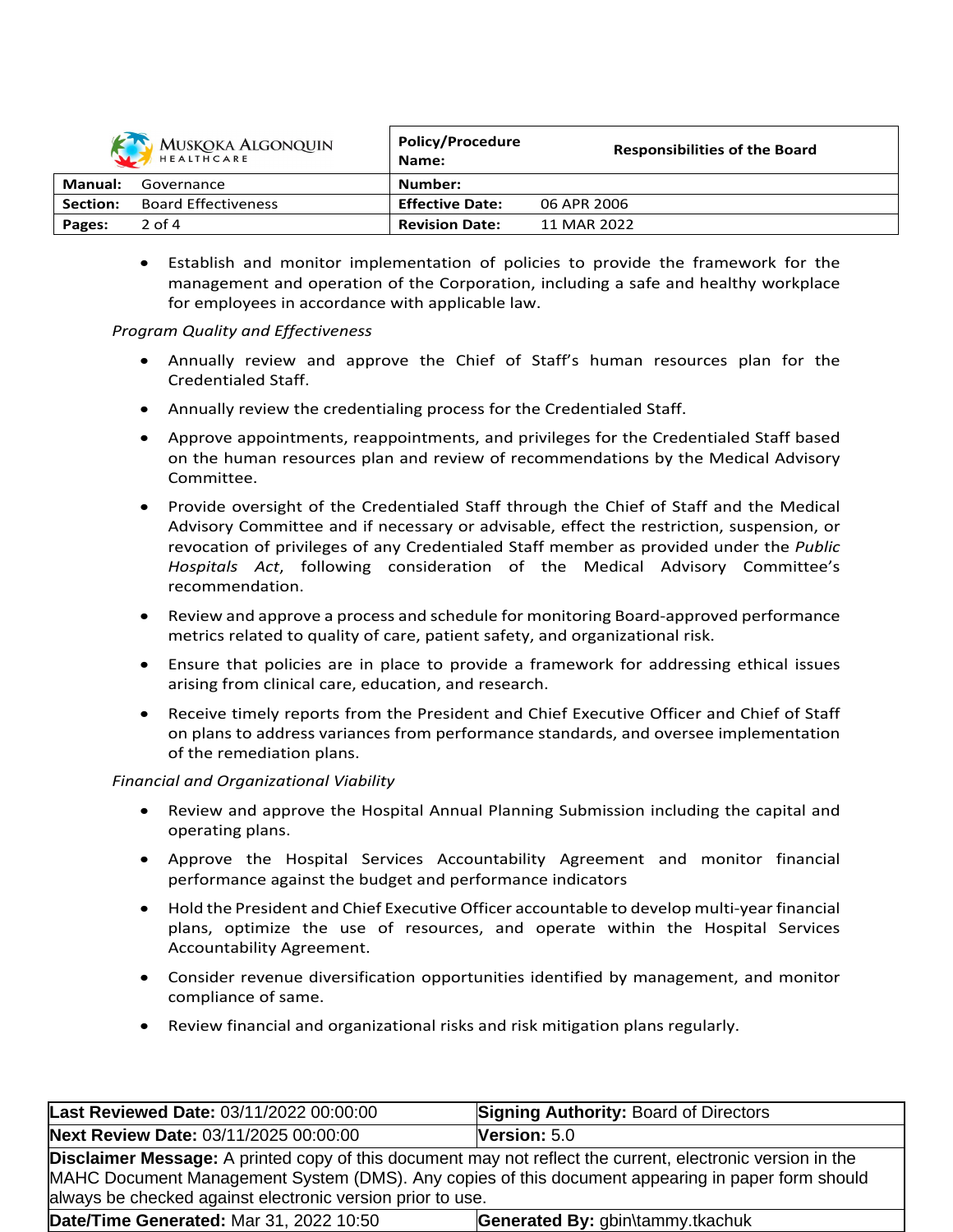

| MUSKOKA ALGONQUIN<br>HEALTHCARE |                            | <b>POIICY/Procedure</b><br>Name: | <b>Responsibilities of the Board</b> |
|---------------------------------|----------------------------|----------------------------------|--------------------------------------|
| Manual:                         | Governance                 | Number:                          |                                      |
| Section:                        | <b>Board Effectiveness</b> | <b>Effective Date:</b>           | 06 APR 2006                          |
| Pages:                          | 3 of 4                     | <b>Revision Date:</b>            | 11 MAR 2022                          |

**Policy/Procedure**

- Approve an investment policy and monitor compliance.
- Annually review the financial reporting process, management information systems, internal controls, and business continuity plans.
- Review quarterly financial reports and approve the annual audited financial statement.

## *Board Effectiveness*

- Recruit Directors and, where appropriate, Committee Appointee Members, who are skilled, experienced, and committed to the Corporation and plan for the succession of Directors and Board Officers.
- Ensure the establishment of a comprehensive Board orientation program and ongoing Board education.
- Establish Board goals and an annual work plan for the Board and its Committees and ensure that the Board receives timely and appropriate information to support informed policy formulation, decision-making and monitoring.
- Establish and periodically review policies concerning governance structures and processes to maximize the effective functioning of the Board.
- Establish a policy and process for evaluating the performance of the Board as a whole, of the Committees, and of individual Directors that fosters continuous improvement.

#### *Relationships*

- Ensure that the Corporation builds and maintains strong relationships with the Ministry of Health and other government Ministries in fulfilling its obligations under provincial policies and with Ontario Health in fulfilling the Corporation's Hospital Services Accountability Agreement.
- Ensure that the Corporation isfostering effective coordination of patient care and positive working relationships among the Corporation's hospital sites, its Credentialed Staff, employees, and with other hospitals and community health service providers.
- Ensure that the Corporation builds and maintains positive relationships with the Foundations and Auxiliaries, and that the Corporation supports the Foundations in their fundraising activities as appropriate. Ensure that the Corporation builds and maintains good relationships with community stakeholders including volunteers, political leaders, and donors and related organizations.
- Ensure that the Corporation has a policy to enable it to communicate effectively with its stakeholders and the public generally.

| Last Reviewed Date: 03/11/2022 00:00:00                                                                                                                                                                                                                                              | <b>Signing Authority: Board of Directors</b> |  |
|--------------------------------------------------------------------------------------------------------------------------------------------------------------------------------------------------------------------------------------------------------------------------------------|----------------------------------------------|--|
| Next Review Date: 03/11/2025 00:00:00                                                                                                                                                                                                                                                | Version: $5.0$                               |  |
| <b>Disclaimer Message:</b> A printed copy of this document may not reflect the current, electronic version in the<br>MAHC Document Management System (DMS). Any copies of this document appearing in paper form should<br>always be checked against electronic version prior to use. |                                              |  |
| Date/Time Generated: Mar 31, 2022 10:50                                                                                                                                                                                                                                              | Generated By: gbin\tammy.tkachuk             |  |